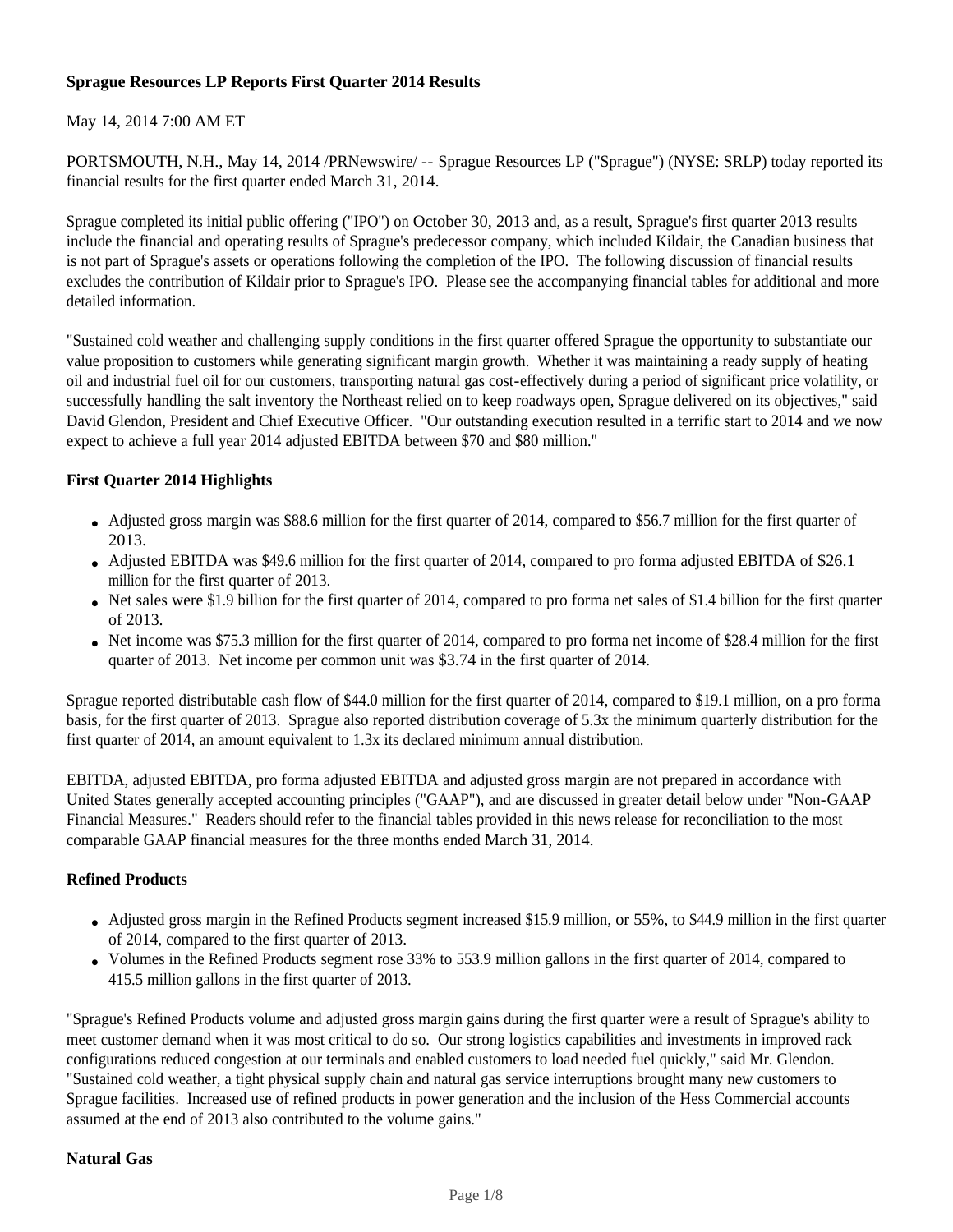- Natural Gas adjusted gross margin increased 73% to \$35.3 million for the first quarter of 2014, compared to \$20.4 million for the first quarter of 2013.
- Natural Gas segment volumes were unchanged at 16.5 Bcf for the first quarter 2014, compared to the first quarter 2013.

"Extreme weather, volatile cash pricing and pipeline supply constraints tested our Natural Gas group in the first quarter," said Mr. Glendon. "Despite these challenges, Sprague's logistical expertise and broad portfolio of transportation assets enabled the team to deliver excellent results for the quarter. This winter's exceptional Natural Gas performance, achieving a 64% year over year increase in combined fourth and first quarter adjusted gross margin, is a testament to Sprague's success executing on our strategy," added Mr. Glendon.

## **Materials Handling**

• Materials Handling gross margin increased by \$1.5 million, or 23%, to \$8.1 million for the first quarter 2014, compared to the first quarter 2013.

"The strong gain in first quarter Materials Handling gross margin was largely a result of year over year increases in dry bulk activities," said Mr. Glendon. "Challenging winter conditions resulted in the need to replenish road salt inventories during the first quarter, a condition we did not see last year. Additionally, our investment in a new geared hopper system at our Newington terminal resulted in higher volumes and additional revenue."

On April 29, 2014, the Board of Directors of Sprague's general partner, Sprague Resources GP, declared a cash distribution of \$0.4125 per unit for the quarter ended March 31, 2014. The distribution will be paid on May 15, 2014 to unitholders of record on May 9, 2014.

"I am proud of Sprague's outstanding performance across all business segments in the first quarter," said Mr. Glendon. "Our steadfast commitment to meeting customers' energy needs reinforced why Sprague has been successful for more than 140 years."

## **Financial Results Conference Call**

Management will review Sprague's first quarter 2014 financial results in a teleconference call for analysts and investors today, May 14<sup>th</sup>, 2014.

| Date and Time:             | May 14 <sup>th</sup> , 2014 at 10:00 AM ET |
|----------------------------|--------------------------------------------|
| Dial-in numbers:           | (866) 700-0133 (U.S. and Canada)           |
| <b>Participation Code:</b> | (617) 213-8831 (International)<br>76790516 |

The call will also be webcast live and archived on the investor relations section of Sprague's website, www.spragueenergy.com.

## **About Sprague Resources LP**

Sprague Resources LP is a master limited partnership engaged in the purchase, storage, distribution and sale of refined petroleum products and natural gas. Sprague also provides storage and handling services for a broad range of materials.

## **Non-GAAP Financial Measures**

EBITDA, adjusted EBITDA, pro forma adjusted EBITDA and adjusted gross margin are used as supplemental financial measures by management and external users of Sprague's financial statements, such as investors, commercial banks, trade suppliers and research analysts, to assess:

- The financial performance of Sprague's assets, operations and return on capital without regard to financing methods, capital structure or historical cost basis;
- The ability of Sprague's assets to generate cash sufficient to pay interest on its indebtedness and make distributions to its equity holders:
- The viability of acquisitions and capital expenditure projects;
- The market value of its inventory and natural gas transportation contracts for financial reporting to its lenders, as well as for borrowing base purposes; and
- Repeatable operating performance that is not distorted by non-recurring items or market volatility.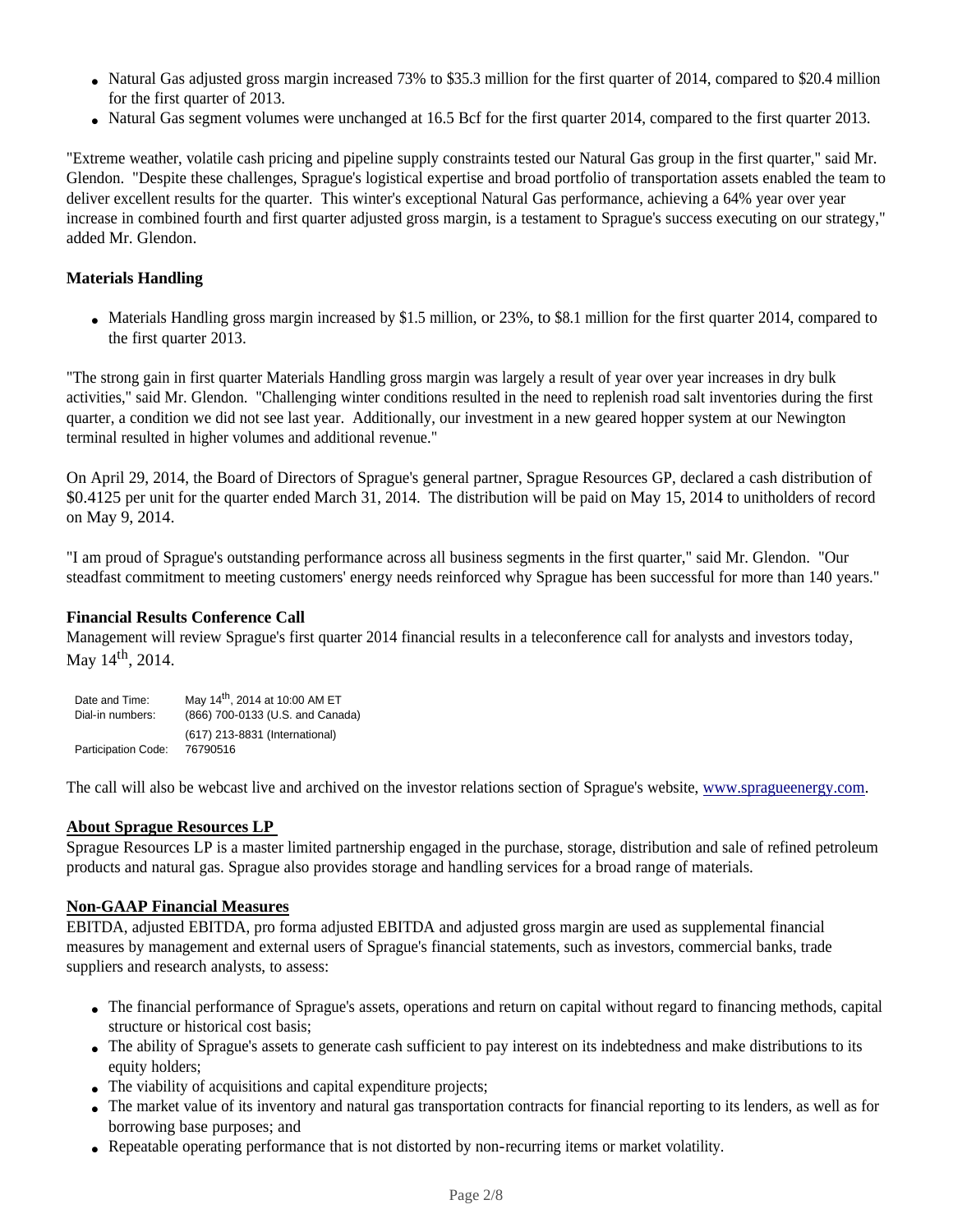Sprague defines EBITDA as net income before interest, income taxes, depreciation and amortization. Sprague defines adjusted EBITDA as EBITDA decreased by total commodity derivative gains and losses included in net income (loss) and increased by realized commodity derivative gains and losses included in net income (loss), in each case with respect to refined products and natural gas inventory and natural gas transportation contracts, and adjusted for the gain on acquisition of a business, write-off of deferred offering costs and bio-fuel excise tax credits. Sprague defines pro forma adjusted EBITDA as adjusted EBITDA with additional adjustments including public company expenses, gains/losses on the sale of fixed assets and the exclusion of Kildair operations to reflect results as if Sprague were operating as a public company during the defined time periods.

Sprague defines adjusted gross margin as gross margin decreased by total commodity derivative gains and losses included in net income (loss) and increased by realized commodity derivative gains and losses included in net income (loss), in each case with respect to refined products and natural gas inventory and natural gas transportation contracts.

EBITDA, adjusted EBITDA, pro forma adjusted EBITDA and adjusted gross margin are not prepared in accordance with GAAP. These measures should not be considered as alternatives to net income, income from operations, cash flows from operating activities or any other measure of financial performance or liquidity presented in accordance with GAAP.

## **Forward Looking Statements**

This press release may include forward-looking statements. These forward-looking statements involve risks and uncertainties. When considering these forward-looking statements, you should keep in mind the risk factors and other cautionary statements in Sprague's prospectus and filings with the United States Securities and Exchange Commission (the "SEC"), including those set forth under Item 1A, "Risk Factors" of Sprague's Annual Report on Form 10-K for the year ended December 31, 2013, and as updated by any subsequent reports Sprague files with the SEC. Sprague undertakes no obligation and does not intend to update these forward-looking statements to reflect events or circumstances occurring after this press release. You are cautioned not to place undue reliance on these forward-looking statements, which speak only as of the date of this press release.

(Financial Tables Below)

#### **Sprague Resources LP Volume, Net Sales, Gross Margin and Adjusted Gross Margin by Segment (Excluding Kildair) Three Months Ended March 31, 2014 and 2013**

|                                 |                 | <b>Three Months Ended</b>     |  |  |  |  |
|---------------------------------|-----------------|-------------------------------|--|--|--|--|
|                                 |                 | March 31,                     |  |  |  |  |
|                                 |                 | 2013                          |  |  |  |  |
|                                 | 2014            | Predecessor                   |  |  |  |  |
|                                 | (unaudited)     | (unaudited)                   |  |  |  |  |
|                                 |                 | (\$ and volumes in thousands) |  |  |  |  |
| Volumes:                        |                 |                               |  |  |  |  |
| Refined products (gallons)      | 553,938         | 415,548                       |  |  |  |  |
| Natural gas (MMBtus)            | 16,496          | 16,471                        |  |  |  |  |
| Materials handling (short tons) | 694             | 455                           |  |  |  |  |
| Materials handling (gallons)    | 66,822          | 68,040                        |  |  |  |  |
| Other operations (short tons)   | 45              | 48                            |  |  |  |  |
| <b>Net Sales:</b>               |                 |                               |  |  |  |  |
| Refined products                | \$<br>1,752,144 | \$<br>1,313,764               |  |  |  |  |
| Natural gas                     | 134,340         | 108,683                       |  |  |  |  |
| Materials handling              | 8,079           | 6,585                         |  |  |  |  |
| Other operations                | 4,828           | 3,345                         |  |  |  |  |
| Total net sales                 | \$<br>1,899,391 | \$<br>1,432,377               |  |  |  |  |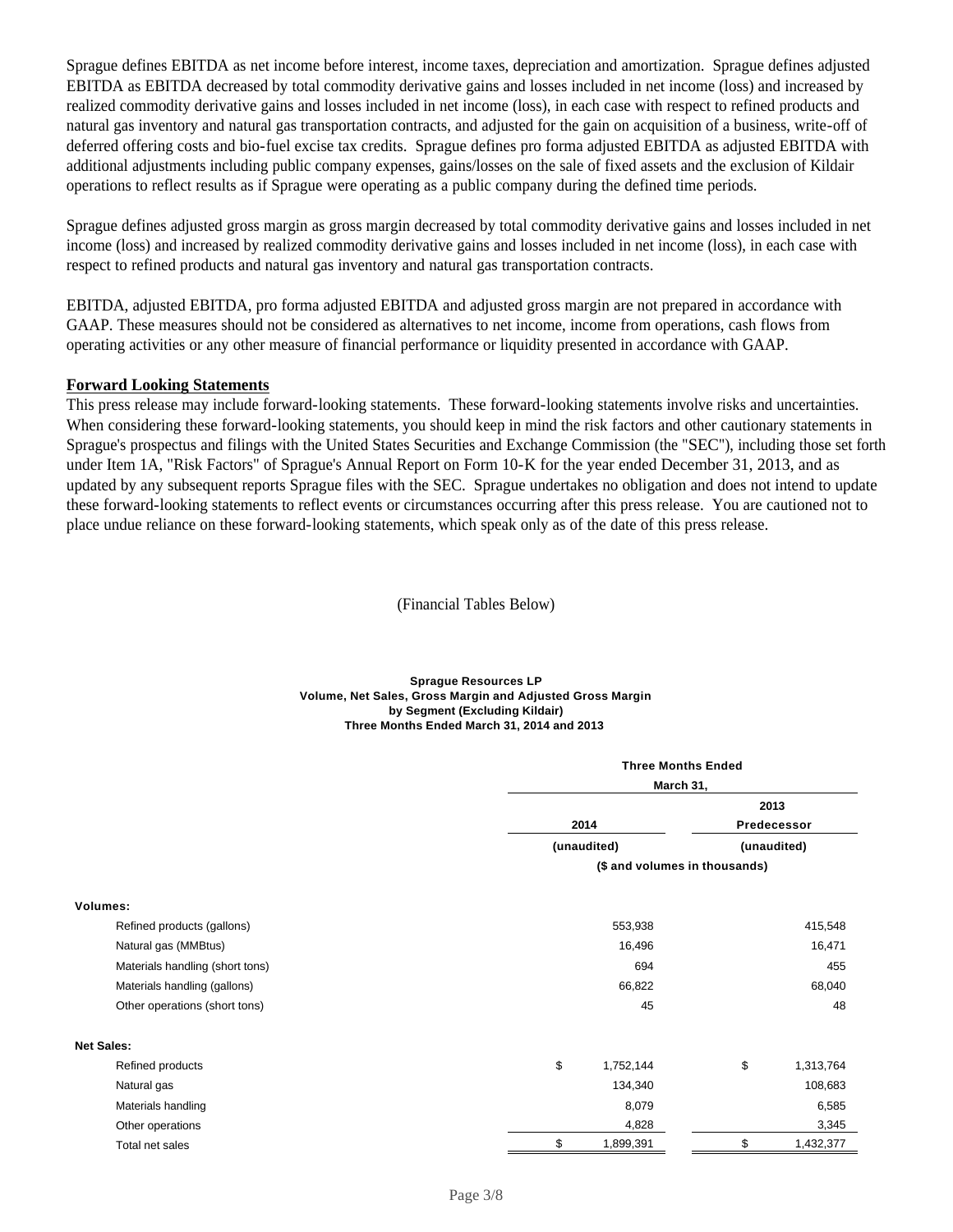| <b>Gross Margin:</b>                              |               |              |
|---------------------------------------------------|---------------|--------------|
| Refined products                                  | \$<br>51,797  | \$<br>34,015 |
| Natural gas                                       | 63,781        | 23,058       |
| Materials handling                                | 8,077         | 6,582        |
| Other operations                                  | 247           | 678          |
| Total gross margin                                | \$<br>123,902 | \$<br>64,333 |
| Adjusted Gross Margin:(1)                         |               |              |
| Refined products                                  | \$<br>44,921  | \$<br>29,003 |
| Natural gas                                       | 35,344        | 20,417       |
| Materials handling                                | 8,077         | 6,582        |
| Other operations                                  | 247           | 678          |
| Total adjusted gross margin                       | \$<br>88,589  | \$<br>56,680 |
| <b>Calculation of Adjusted Gross Margin:</b>      |               |              |
| Total gross margin                                | \$<br>123,902 | \$<br>64,333 |
| Deduct: total commodity derivative (gains) losses |               |              |
| included in net income                            | 3,832         | 10,993       |
| Add: realized commodity derivative gains (losses) |               |              |
| included in net income                            | (39, 145)     | (18, 646)    |
| Total adjusted gross margin                       | \$<br>88,589  | \$<br>56,680 |

1) Adjusted gross margin represents gross margin decreased by total commodity derivative gains and losses included in net income (loss) and increased by realized commodity derivative gains and losses included in net income (loss), in each case with respect to refined products and natural gas inventory and natural gas transportation contracts.

## **Sprague Resources LP Summary Historical Financial and Operating Data**

#### **Three Months Ended March 31, 2014 and 2013**

|                                      | <b>Three Months Ended</b> |                   |    |             |
|--------------------------------------|---------------------------|-------------------|----|-------------|
|                                      |                           | March 31,         |    |             |
|                                      |                           |                   |    | 2013        |
|                                      |                           | 2014              |    | Predecessor |
|                                      |                           | (unaudited)       |    | (unaudited) |
|                                      |                           | (\$ in thousands) |    |             |
| <b>Statement of Operations Data:</b> |                           |                   |    |             |
| Net sales                            | \$                        | 1,899,391         | \$ | 1,544,953   |
| Cost of products sold                |                           | 1,775,489         |    | 1,478,161   |
| Gross margin                         |                           | 123,902           |    | 66,792      |
| Operating costs and expenses:        |                           |                   |    |             |
| Operating expenses                   |                           | 13,524            |    | 14,038      |
| Selling, general and administrative  |                           | 25,457            |    | 14,756      |
| Depreciation and amortization        |                           | 2,339             |    | 4,099       |
| Total operating costs and expenses   |                           | 41,320            |    | 32,893      |
| Operating income                     |                           | 82,582            |    | 33,899      |
| Other income (expense)               |                           |                   |    | (157)       |
| Interest income                      |                           | 106               |    | 124         |
| Interest expense                     |                           | (5, 495)          |    | (7, 543)    |
| Income before income taxes           |                           | 77,193            |    | 26,323      |
| Income tax provision                 |                           | (1,858)           |    | (11, 989)   |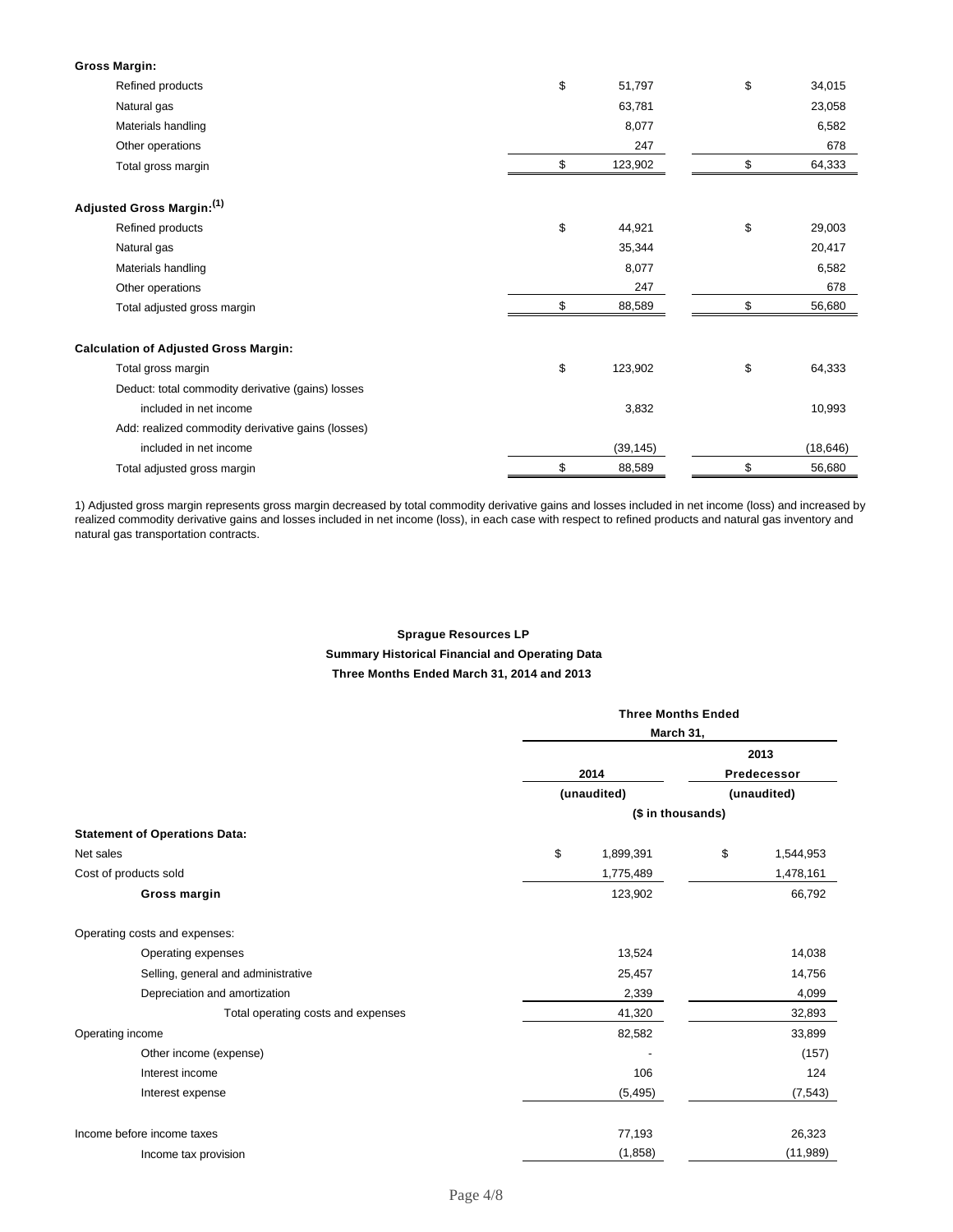| Net income                                                  | \$<br>75,335 | \$<br>14,334 |
|-------------------------------------------------------------|--------------|--------------|
|                                                             |              |              |
| Adjusted EBITDA <sup>(1)</sup> (unaudited)                  | \$<br>49,608 | \$<br>25,167 |
| Net income per limited partner unit:                        |              |              |
| Common - basic                                              | \$<br>3.74   |              |
| Common - diluted                                            | \$<br>3.74   |              |
| Subordinated - basic and diluted                            | \$<br>3.74   |              |
| Units used to compute net income per limited partner unit - |              |              |
| Common - basic                                              | 10,072,186   |              |
| Common - diluted                                            | 10,073,176   |              |
| Subordinated - basic and diluted                            | 10,071,970   |              |
| Other Financial and Operating Data (unaudited)              |              |              |
| Capital expenditures                                        | \$<br>797    | \$<br>2,140  |
| Total refined products volumes sold (barrels)               | 13,189       | 11,144       |
| Total natural gas volumes sold (MMBtus)                     | 16,496       | 16,471       |

1) Adjusted EBITDA represents EBITDA decreased by total commodity derivative gains and losses included in net income (loss) and increased by realized commodity derivative gains and losses included in net income (loss), in each case with respect to refined products and natural gas inventory and natural gas transportation contracts, and adjusted for bio-fuel excise tax credits.

## **Sprague Resources LP**

### **Summary Pro Forma Financial and Operating Data**

## **Three Months Ended March 31, 2014 and 2013**

|                                      | <b>Three Months Ended</b><br>March 31,              |                   |             |           |  |  |
|--------------------------------------|-----------------------------------------------------|-------------------|-------------|-----------|--|--|
|                                      |                                                     |                   | 2013        |           |  |  |
|                                      |                                                     | 2014              | Predecessor |           |  |  |
|                                      | Pro Forma <sup>(1)</sup> (unaudited)<br>(unaudited) |                   |             |           |  |  |
|                                      |                                                     | (\$ in thousands) |             |           |  |  |
| <b>Statement of Operations Data:</b> |                                                     |                   |             |           |  |  |
| Net sales                            | \$                                                  | 1,899,391         | \$          | 1,432,377 |  |  |
| Cost of products sold                |                                                     | 1,775,489         |             | 1,368,044 |  |  |
| Gross margin                         |                                                     | 123,902           |             | 64,333    |  |  |
| Operating costs and expenses:        |                                                     |                   |             |           |  |  |
| Operating expenses                   |                                                     | 13,524            |             | 11,101    |  |  |
| Selling, general and administrative  |                                                     | 25,457            |             | 14,345    |  |  |
| Depreciation and amortization        |                                                     | 2,339             |             | 2,353     |  |  |
| Total operating costs and expenses   |                                                     | 41,320            |             | 27,799    |  |  |
| Operating income                     |                                                     | 82,582            |             | 36,534    |  |  |
| Other expense                        |                                                     |                   |             | (133)     |  |  |
| Interest income                      |                                                     | 106               |             | 122       |  |  |
| Interest expense                     |                                                     | (5, 495)          |             | (6,068)   |  |  |
| Income before income taxes           |                                                     | 77,193            |             | 30,455    |  |  |
| Income tax (provision) benefit       |                                                     | (1,858)           |             | (2,018)   |  |  |
| <b>Net income</b>                    | \$                                                  | 75,335            | \$          | 28,437    |  |  |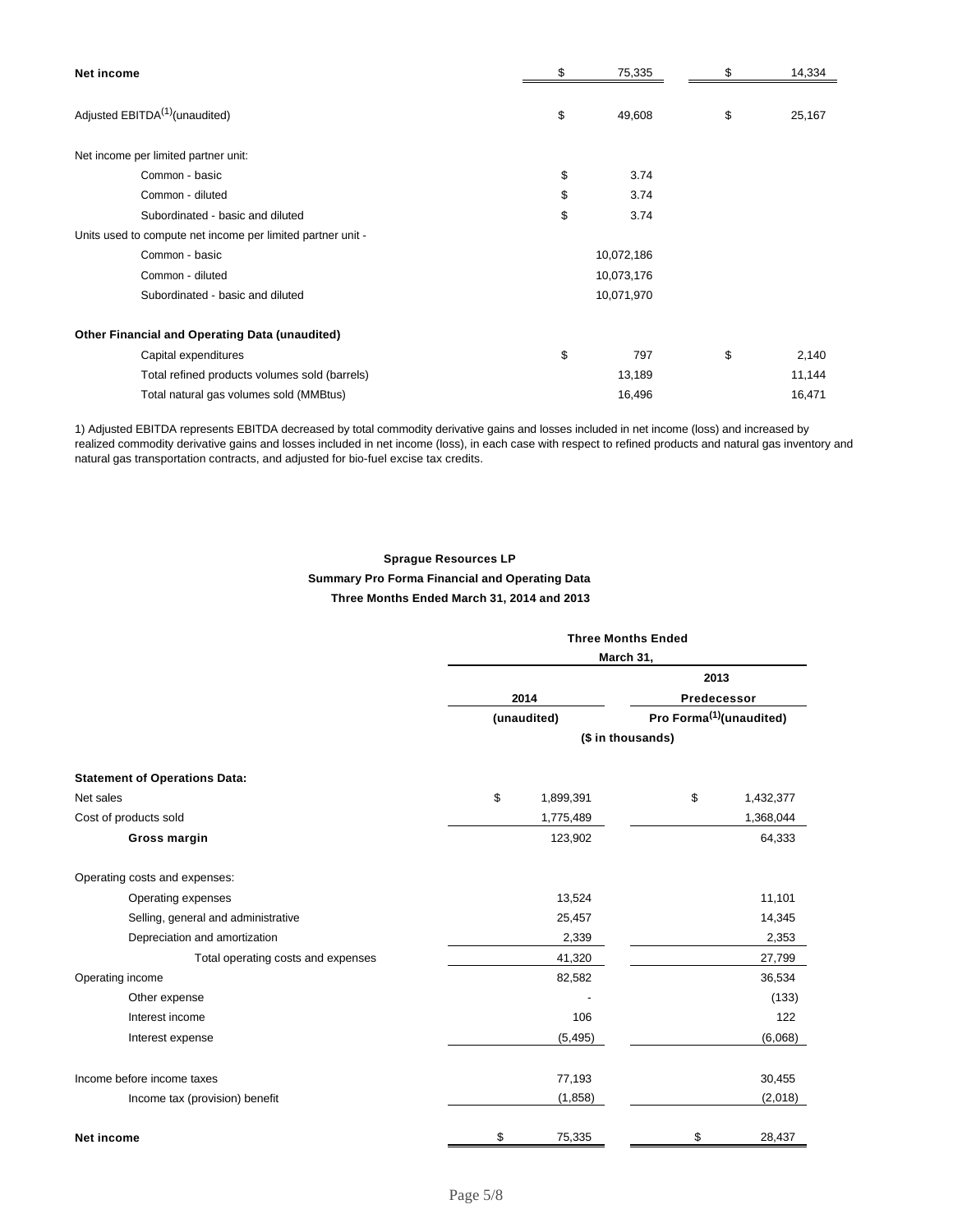| Adjusted EBITDA <sup>(2)</sup> (unaudited) | $\frac{1}{2}$ 49.608 | $\frac{1}{26,080}$ |  |
|--------------------------------------------|----------------------|--------------------|--|
|                                            |                      |                    |  |

1) The unaudited pro forma information gives effect to certain pro forma adjustments as if they had occurred as of January 1, 2013. The adjustments are based upon currently available information and certain estimates and assumptions; therefore, actual adjustments will differ from the pro forma adjustments. Pro forma adjustments reflect the following:

 a) The distribution to a wholly-owned subsidiary of Sprague Holdings of 100% of its interest in Sprague Energy Canada Ltd, a wholly-owned subsidiary of the Predecessor, which owns all of the equity interest in Kildair.

 b) The pro forma adjustment for interest expense and deferred financing fees under the new credit agreement. The calculation is based on the monthly average working capital and acquisition facility multiplied by the decreases in the borrowing rate of 0.50% for borrowings under the working capital facility, less the increase of commitment fees due to the increased size of the facility.

c) The elimination of corporate overhead charges from the Parent offset by increases in incentive compensation.

 d) The adjustments to reflect the conversion of the Predecessor to a partnership resulting in the elimination of all U.S. federal income taxes, as well as an adjustment of income taxes in certain state jurisdictions in which the partnership operates, and to record estimated taxes for the activities conducted by the Partnership at the applicable state statutory rates.

2) Adjusted EBITDA represents EBITDA decreased by total commodity derivative gains and losses included in net income (loss) and increased by realized commodity derivative gains and losses included in net income (loss), in each case with respect to refined products and natural gas inventory and natural gas transportation contracts, and adjusted for bio-fuel excise tax credits.

#### **Sprague Resources LP Historical and Pro Forma Reconciliation of Net Income to EBITDA and Adjusted EBITDA Three Months Ended March 31, 2014 and 2013**

|                                                   | <b>Three Months Ended</b><br>March 31, |                   |             |           |
|---------------------------------------------------|----------------------------------------|-------------------|-------------|-----------|
|                                                   |                                        |                   |             |           |
|                                                   |                                        |                   | 2013        |           |
|                                                   | 2014                                   |                   | Predecessor |           |
|                                                   |                                        | (unaudited)       | (unaudited) |           |
|                                                   |                                        | (\$ in thousands) |             |           |
| Reconciliation of net income to adjusted EBITDA:  |                                        |                   |             |           |
| <b>Net income</b>                                 | \$                                     | 75,335            | \$          | 14,334    |
| Add/(deduct):                                     |                                        |                   |             |           |
| Interest expense, net                             |                                        | 5,389             |             | 7,419     |
| Tax (benefit) expense                             |                                        | 1,858             |             | 11,989    |
| Depreciation and amortization                     |                                        | 2,339             |             | 4,099     |
| EBITDA <sup>(2)</sup>                             | \$                                     | 84,921            | \$          | 37,841    |
| Deduct: total commodity derivative (gains) losses |                                        |                   |             |           |
| included in net income                            |                                        | 3,832             |             | 13,861    |
| Add: realized commodity derivative gains (losses) |                                        |                   |             |           |
| included in net income                            |                                        | (39, 145)         |             | (21, 514) |
| Add/(deduct):                                     |                                        |                   |             |           |
| Bio-fuel excise tax credits                       |                                        |                   |             | (5,021)   |
| Adjusted EBITDA <sup>(3)</sup>                    | \$                                     | 49,608            | \$          | 25,167    |

|                                                  |                       |    | <b>Three Months Ended</b><br>March 31, |                                      |        |  |
|--------------------------------------------------|-----------------------|----|----------------------------------------|--------------------------------------|--------|--|
|                                                  |                       |    |                                        |                                      |        |  |
|                                                  |                       |    |                                        | 2013                                 |        |  |
|                                                  |                       |    | 2014                                   | Predecessor                          |        |  |
|                                                  |                       |    | (unaudited)                            | Pro Forma <sup>(1)</sup> (unaudited) |        |  |
|                                                  |                       |    |                                        |                                      |        |  |
| Reconciliation of net income to adjusted EBITDA: |                       |    |                                        |                                      |        |  |
| Net income                                       |                       | \$ | 75,335                                 | \$                                   | 28,437 |  |
| Add/(deduct):                                    |                       |    |                                        |                                      |        |  |
|                                                  | Interest expense, net |    | 5,389                                  |                                      | 5,946  |  |
|                                                  | Tax (benefit) expense |    | 1,858                                  |                                      | 2,018  |  |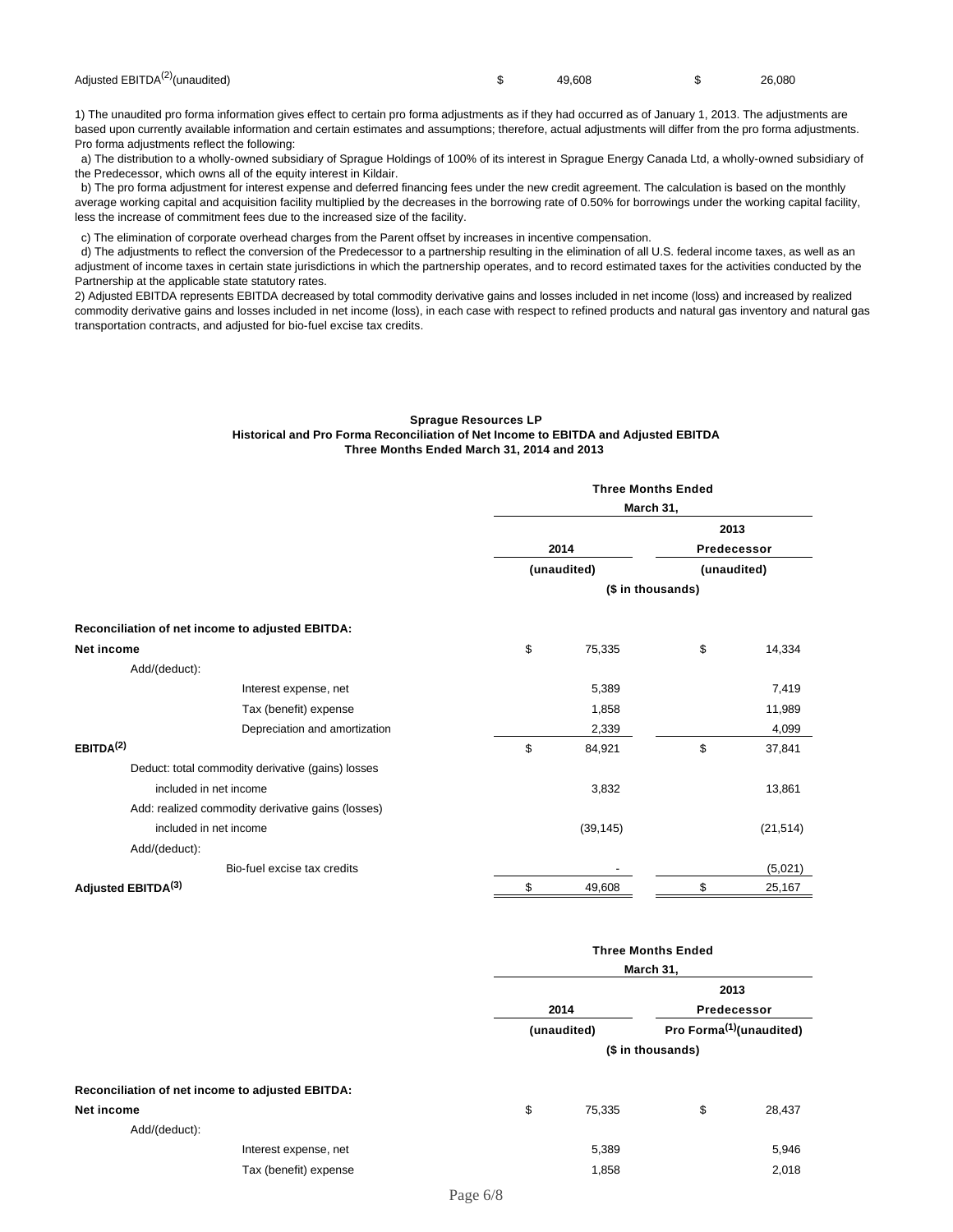| Depreciation and amortization                     | 2,339        | 2,353        |
|---------------------------------------------------|--------------|--------------|
| EBITDA <sup>(2)</sup>                             | \$<br>84,921 | \$<br>38,754 |
| Deduct: total commodity derivative (gains) losses |              |              |
| included in net income                            | 3.832        | 10,993       |
| Add: realized commodity derivative gains (losses) |              |              |
| included in net income                            | (39, 145)    | (18, 646)    |
| Add/(deduct):                                     |              |              |
| Bio-fuel excise tax credits                       |              | (5,021)      |
| Adjusted EBITDA <sup>(3)</sup>                    | 49,608       | 26,080       |

1) The unaudited pro forma information gives effect to certain pro forma adjustments as if they had occurred as of January 1, 2013. The adjustments are based upon currently available information and certain estimates and assumptions; therefore, actual adjustments will differ from the pro forma adjustments. Pro forma adjustments reflect the following:

 a) The distribution to a wholly-owned subsidiary of Sprague Holdings of 100% of its interest in Sprague Energy Canada Ltd, a wholly-owned subsidiary of the Predecessor, which owns all of the equity interest in Kildair.

 b) The pro forma adjustment for interest expense and deferred financing fees under the new credit agreement. The calculation is based on the monthly average working capital and acquisition facility multiplied by the decreases in the borrowing rate of 0.50% for borrowings under the working capital facility, less the increase of commitment fees due to the increased size of the facility.

c) The elimination of corporate overhead charges from the Parent offset by increases in incentive compensation.

 d) The adjustments to reflect the conversion of the Predecessor to a partnership resulting in the elimination of all U.S. federal income taxes, as well as an adjustment of income taxes in certain state jurisdictions in which the partnership operates, and to record estimated taxes for the activities conducted by the Partnership at the applicable state statutory rates.

2) EBITDA represents net income before interest, income taxes, depreciation and amortization.

3) Adjusted EBITDA represents EBITDA decreased by total commodity derivative gains and losses included in net income (loss) and increased by realized commodity derivative gains and losses included in net income (loss), in each case with respect to refined products and natural gas inventory and natural gas transportation contracts, and adjusted for bio-fuel excise tax credits.

#### **Sprague Resources LP**

# **Pro Forma Reconciliation of Adjusted EBITDA to Distributable Cash Flow**

**Three Months Ended March 31, 2014 and 2013** 

|                                                                          | <b>Three Months Ended</b> |             |                                         |          |
|--------------------------------------------------------------------------|---------------------------|-------------|-----------------------------------------|----------|
|                                                                          |                           | March 31,   |                                         |          |
|                                                                          |                           |             |                                         | 2013     |
|                                                                          |                           | 2014        | Predecessor                             |          |
|                                                                          |                           | (unaudited) | Pro Forma <sup>(1)</sup><br>(unaudited) |          |
|                                                                          |                           |             | (\$ in thousands)                       |          |
| Reconciliation of adjusted EBITDA to distributable cash flow:            |                           |             |                                         |          |
| Adjusted EBITDA <sup>(2)</sup>                                           | \$                        | 49,608      | \$                                      | 26,080   |
| Add/(deduct):                                                            |                           |             |                                         |          |
| Cash interest expense, net                                               |                           | (4,706)     |                                         | (5, 162) |
| Cash taxes                                                               |                           | (914)       |                                         | (2,018)  |
| Maintenance capital expenditures                                         |                           | (614)       |                                         | (392)    |
| Estimated incremental selling, general and administrative expense of     |                           |             |                                         |          |
| being a publicly traded partnership                                      |                           |             |                                         | (515)    |
| Elimination of expense relating to cash incentive payments and directors |                           |             |                                         |          |
| fees that would have been paid in common units                           |                           |             |                                         | 1,138    |
| Equity-based compensation expense                                        |                           | 538         |                                         |          |
| Other                                                                    |                           | 41          |                                         |          |
| Distributable cash flow                                                  | \$                        | 43,953      | \$                                      | 19,131   |

1) The unaudited pro forma information gives effect to certain pro forma adjustments as if they had occurred as of January 1, 2013. The adjustments are based upon currently available information and certain estimates and assumptions; therefore, actual adjustments will differ from the pro forma adjustments.